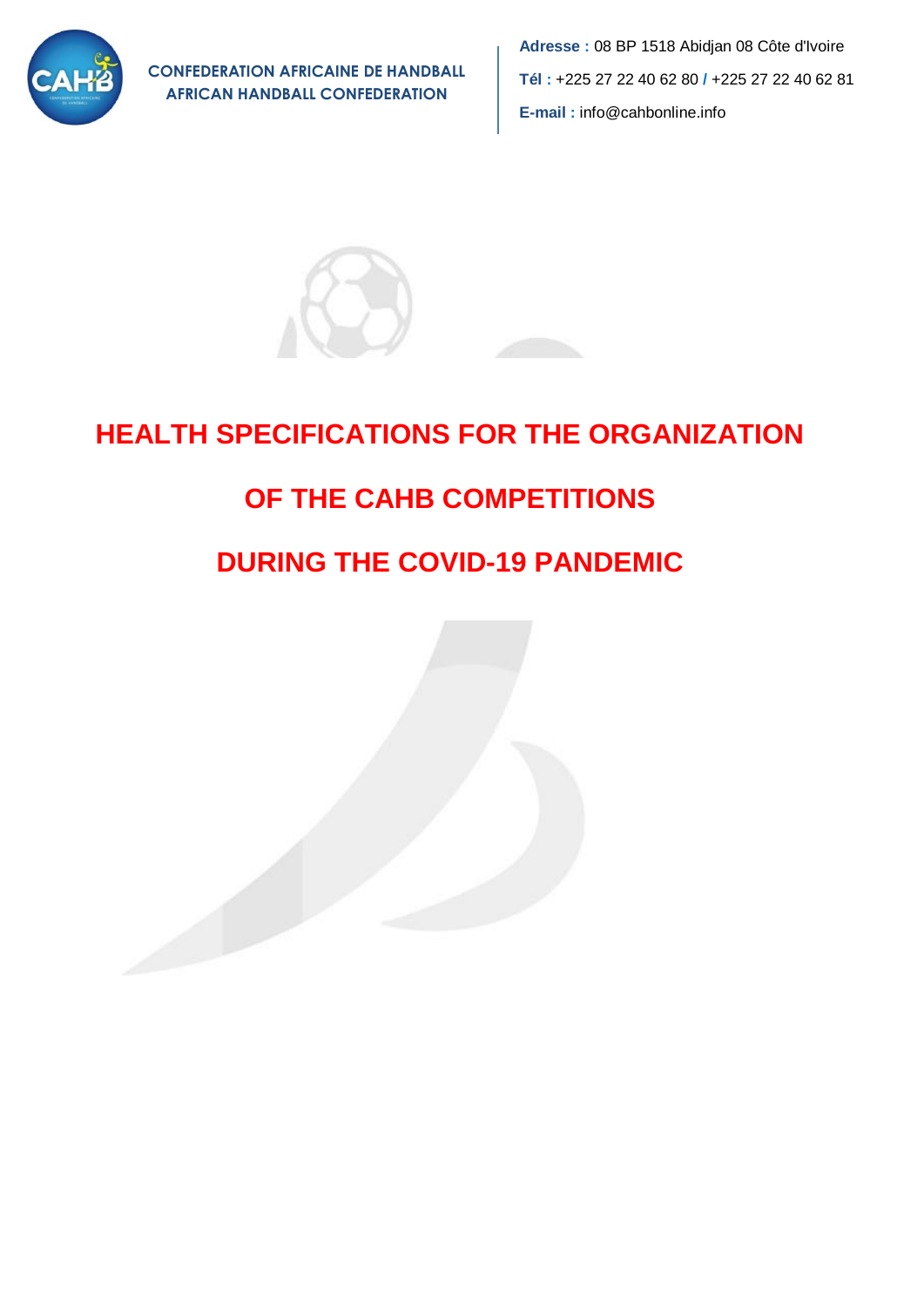#### **INTRODUCTION**

These guidelines describe the minimum health measures which must be implemented to host an event during the COVID-19 pandemic.

They do not replace in no way the national recommendations which must be fully followed, as well as the number of persons allowed to gather together.

The instructions and requirements described in the this document will continuously be updated if necessary and each accredited person must totally comply with the respective policy or any council or additional instruction given by the local coordination and /or member of the medical commission, on the site.

For security reasons, all the accredited persons are invited to stay only in the official places of the event in order to avoid increasing the risk of contamination.

The health and security of all the participants (athletes, members of the Organizing Committee, officials, volunteers, service providers, media and spectators) in the events of CAHB, are the priority.

It is important for all the actors to respect the health protocol so that the competition can take place in the best possible conditions.

Thank you in advance to the organizers and to the medical services for their commitment in view of the success of the continental events.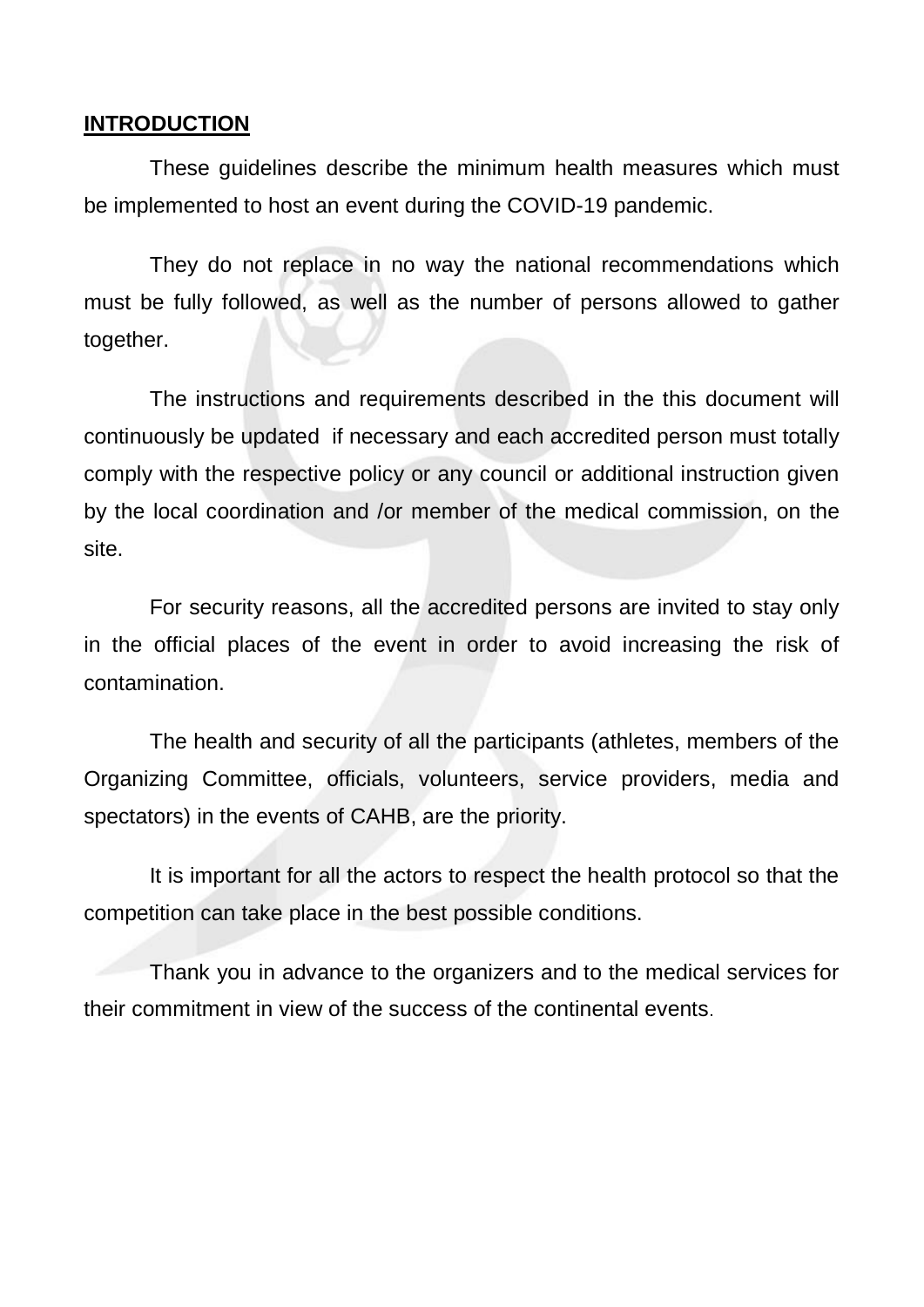# **I. CAHB**

## **A. BEFORE THE COMPETITION**

- 1. Create an AD-HOC Committee which is in charge of the management of the issues linked to the COVID-19, before and during the event.
- 2. Inform the designated persons in the event that it is important to reduce their movements/travels during the 2 weeks preceding their travel.
- 3. Inform the designated persons (referees, delegates, media, members of the Council/Executive Committee) that they must carry out a PCR COVID-19 negative test and send it to the Head office of CAHB (info@cahbonline.info), 5 days before the travel. The test carried out 3 days before will serve for the boarding in the country of origin.
- 4. Support all the PCR tests which carry fees, carried out by the designated persons.
- 5. Inform the participating delegations that their doctors must write and send to the Head office of CAHB (info@cahbonline.info)**,** a general medical report, and join the results of the PCR COVID-19 negative tests, carried out 7 days before the travel. The test carried out 3 days before the travel will serve for the boarding, in their country of origin.
- 6. Inform the participating countries that the players and the supervisory and coaching staff must be in internship in a camp where contact with the external persons will strictly be limited, at least one (01) week before the travel.
- 7. Inform all the participants (CAHB and delegations) that they will be part of a **BUBBLE** in which any physical contact with external persons will STRICTLY be forbidden, under penalty of quarantine; the reintegration will be done only after presentation of two (02) negative tests within 48 hours.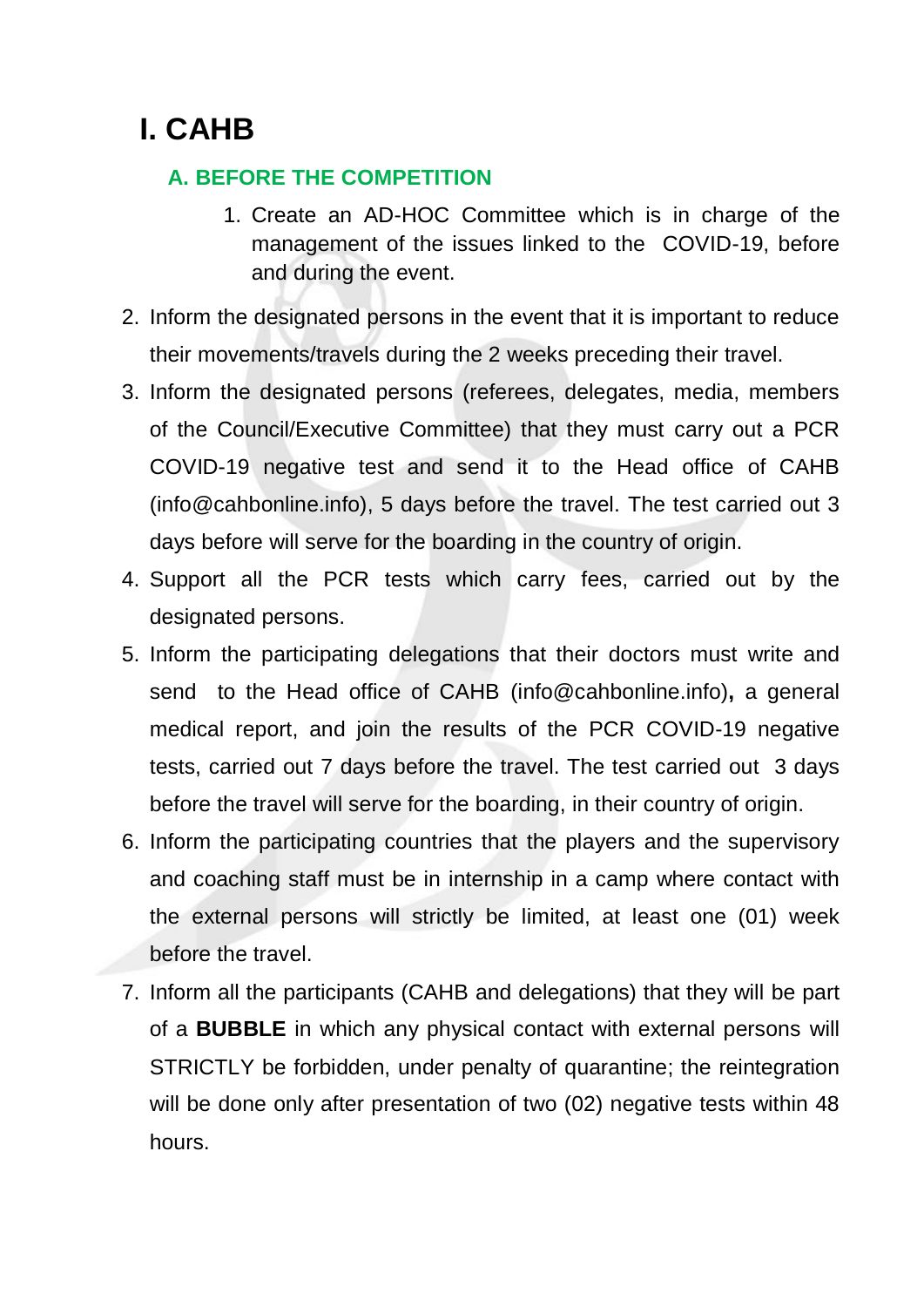- 8. Inform all the participating persons about all the AntiCOVID-19 arrangements put in place by the hosting country during their stay (48 hours quarantine at the hotel upon arrival, protective measures, frequent tests, transport, accommodation, food, security, playing  $hall...).$
- 9. Appoint together with the hosting country, the COVID-19 officers (Chief COVID-19 Officer of the event, COVID-19 officers in each hotel).

## **B. DURING THE COMPETITION**

- 1. At least 2 days before the arrival of the participating delegations, ensure that all the COVID-19 facilities (Hotels, playing and training halls, transport, COVID officers…) are properly in place.
- 2. Organize daily meetings (CAHB COVID officer and other officers) and write a report to the attention of the Competition Management.
- 3. Make people respect the protective measures and physical distancing in any working place of CAHB (CAHB Secretariat, technical meeting, CAHB meetings and VIP lounge).
- 4. Prohibit handshaking and other physical contact between players and officials during the protocol of before and after matches.
- 5. Coordinate the activities linked to the COVID-19 (daily meetings, testing then report of the suspected or confirmed cases…).

# **II. HOSTING COUNTRY**

#### **A. BEFORE THE COMPETITION**

1. Inform the hotels about the arrangements to make during the event (sanitizing gels, restaurant, meeting rooms, bedrooms,… ; temperature check at the entrance of the hotels and the restaurant, disinfection of the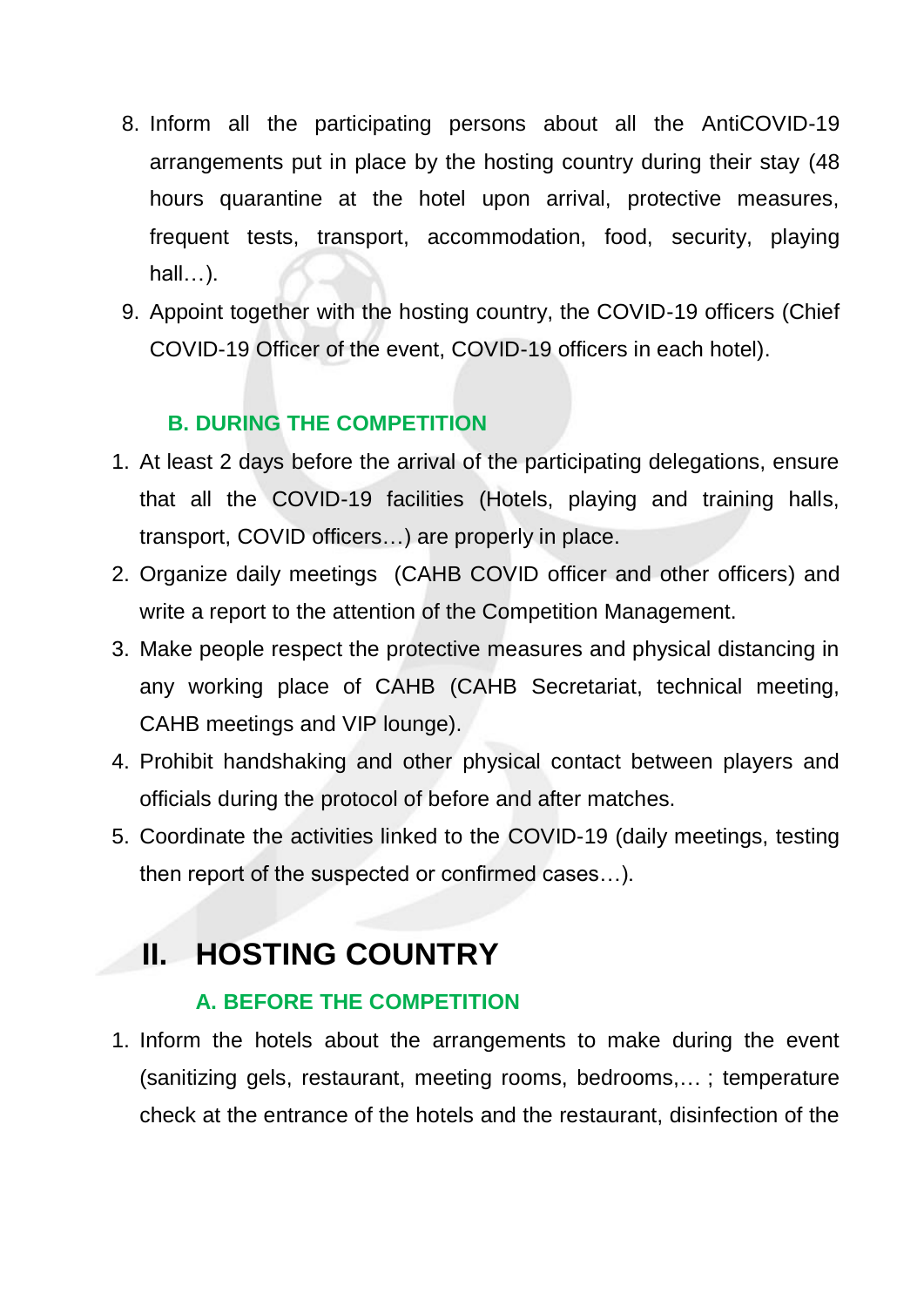rooms twice a week ; daily changing of linen, prohibition of visits in the rooms…).

- 2. Keep some rooms per hotel for the quarantine of the suspected cases ; the said rooms must be isolated from the rest of the delegations.
- 3. Ensure that buses are spacious for the physical distancing.
- 4. Install in the sport infrastructures a room for the COVID-19 suspected cases with the medical staff trained for that purpose ; a very spacious anti doping room ; some entry points different from exit points (or envisage alternation of the arrival and the departure of the delegations).
- 5. 02 COVID-19 officers must be available in each room for the disinfection of the spaces.

## **B. DURING THE COMPETITION**

#### **Security**

- 1. Make people apply the rules on physical distancing in all spaces.
- 2. Prohibit the persons who do not belong to the delegations, to have access to the space reserved for the teams (hall, buses, hotels).
- 3. Make people respect the wearing of masks in the bleachers and other spaces out of the field.
- 4. Make people leave the playing field after each half time and after each match for disinfection operations.

## **Accommodation**

- 1. Ensure that COVID-19 quarantine rooms are available and operational at all times.
- 2. Ensure that rooms occupied by participants are regularly disinfected and linen changed.
- 3. Ensure that body temperature checks and hydro-alcoholic gel use are effective at the entrance to any hotel.

## **Transportation**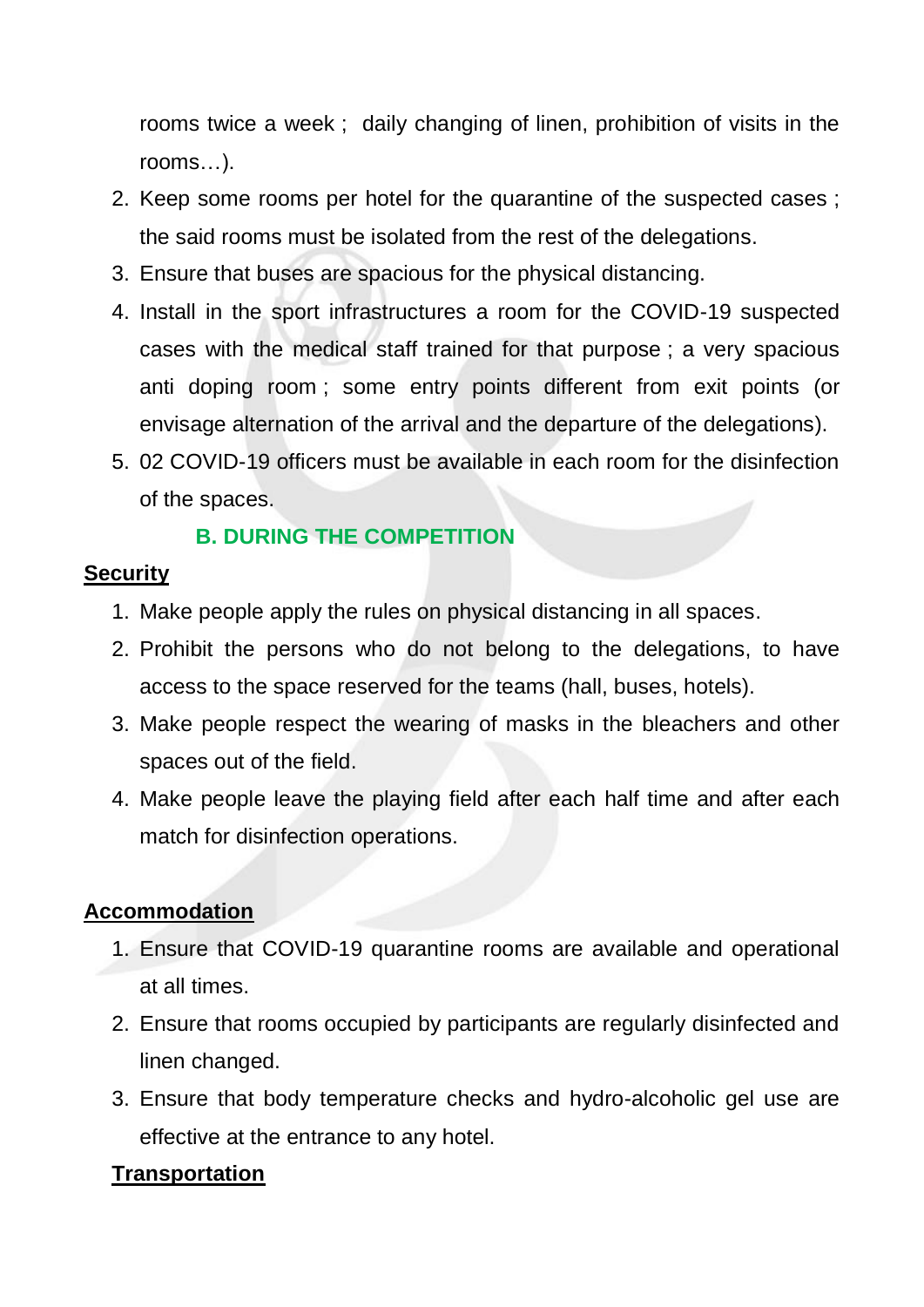- 1. Organize the arrival and departure of participating delegations while taking into account time and space availability factors by facilitating border policing procedures and COVID tests at the airport.
- 2. Organize body temperature control and require the use of masks before access to any bus/car
- 3. Make arrangement to ensure that people on buses only occupy 50% of the vehicle's maximum capacity.
- 4. Ensure progressive team's arrival and departure at the hall and training sessions by establishing a fixed schedule.

## **COVID**

- 1. Facilitate RAPID COVID-19 tests, upon arrival at the airport, for all participants.
- 2. Organize and ensure that COVID-19 PCR Tests procedures are completed before the internment of the participants (domestic and foreign), at the expense of the organizer.
- 3. Organize participants' testing according to the following procedures: every 24 hours (Referees, players, coaching staff), every 48 hours (Delegates) and every 72 hours (Members of the Council/Executive Committee).
- 4. Facilitate COVID-19 PCR tests for participating countries 3 days before departure.
- 5. Make it easier to quarantine suspected COVID-19 cases. Oversee their confinement and cover all related cost if confirmed.
- 6. Designate COVID-19 officers for each hotel and venue.
- 7. Disinfect all the different spaces (floors and bleachers, changing rooms, etc.) after each halftime, between matches and at the end of the day.

## **Media, Press Room and Conference room**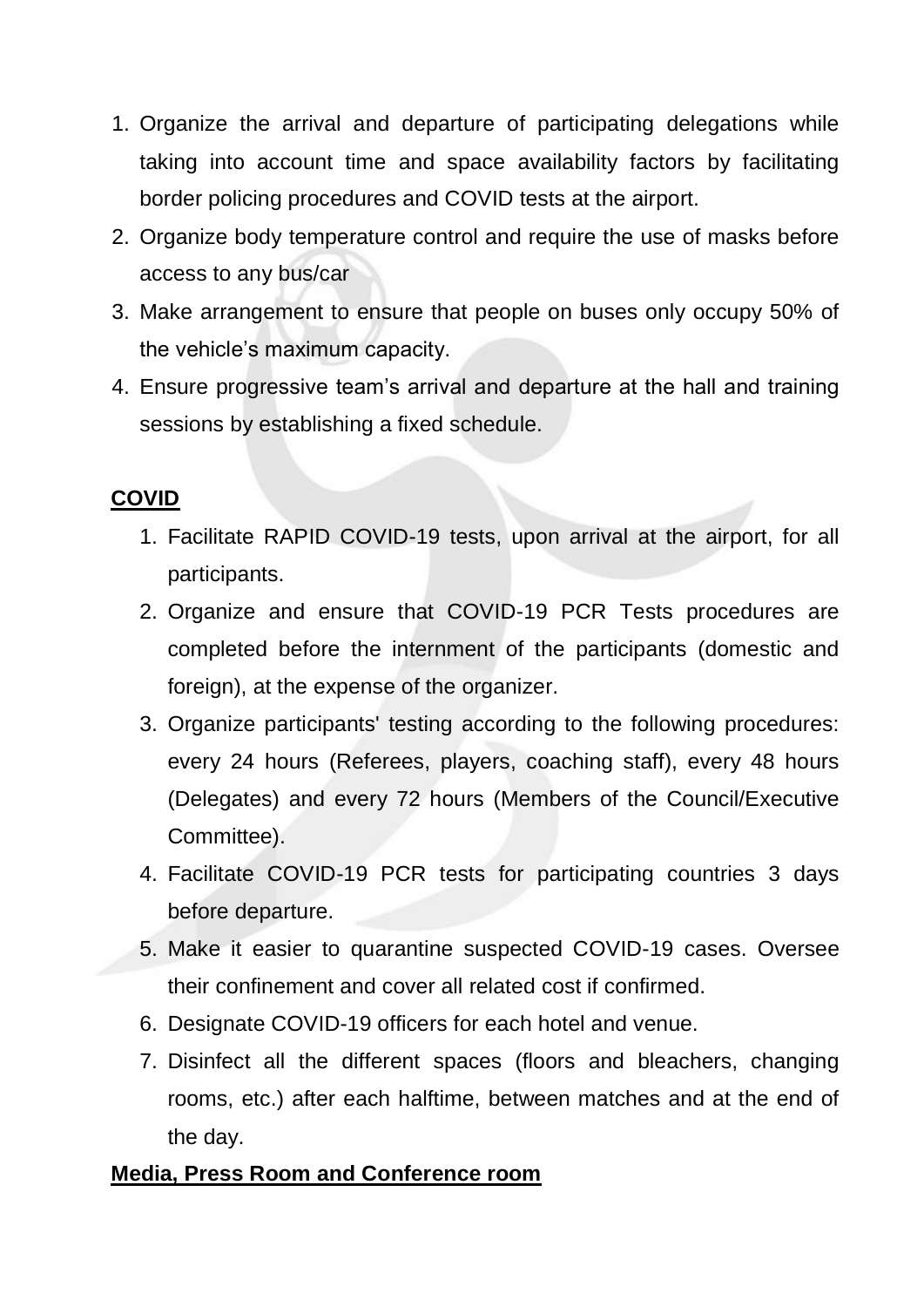Media accreditation must be prepared in advance

- 1. The accreditation of the media must be prepare in advance
- 2. Media representatives must go through the same process as the rest of the accredited groups.
- 3. Masks should always be worn in the press room, conference room, photo shoots and in the mixed zone.
- 4. Accredited media representatives must be limited, taking into account physical distance and available space
- 5. If an accredited person does not follow the procedures of prevention established for the COVID-19, the Chief COVID-19 officer will withdraw his accreditation and the said person will immediately leave the place.
- 6. Make arrangement for a large room for interviews.
- 7. Limit the time of interviews (5min/team) and the number of media with access (10 max).

## **Awards Ceremony and Medals**

1. All provisions relating to awards ceremonies and podium setting must be discussed and approved by CAHB

2. Handshakes and embraces are **not allowed** between medalists and/or the people handing out medals

3. Medals are presented on a platter by the representative of the Local Organizing Committee or another delegate. The athlete will put the medal around his or her neck.

4. A reduced number of medal presenter should be arranged for medal ceremonies.

## **Volunteers**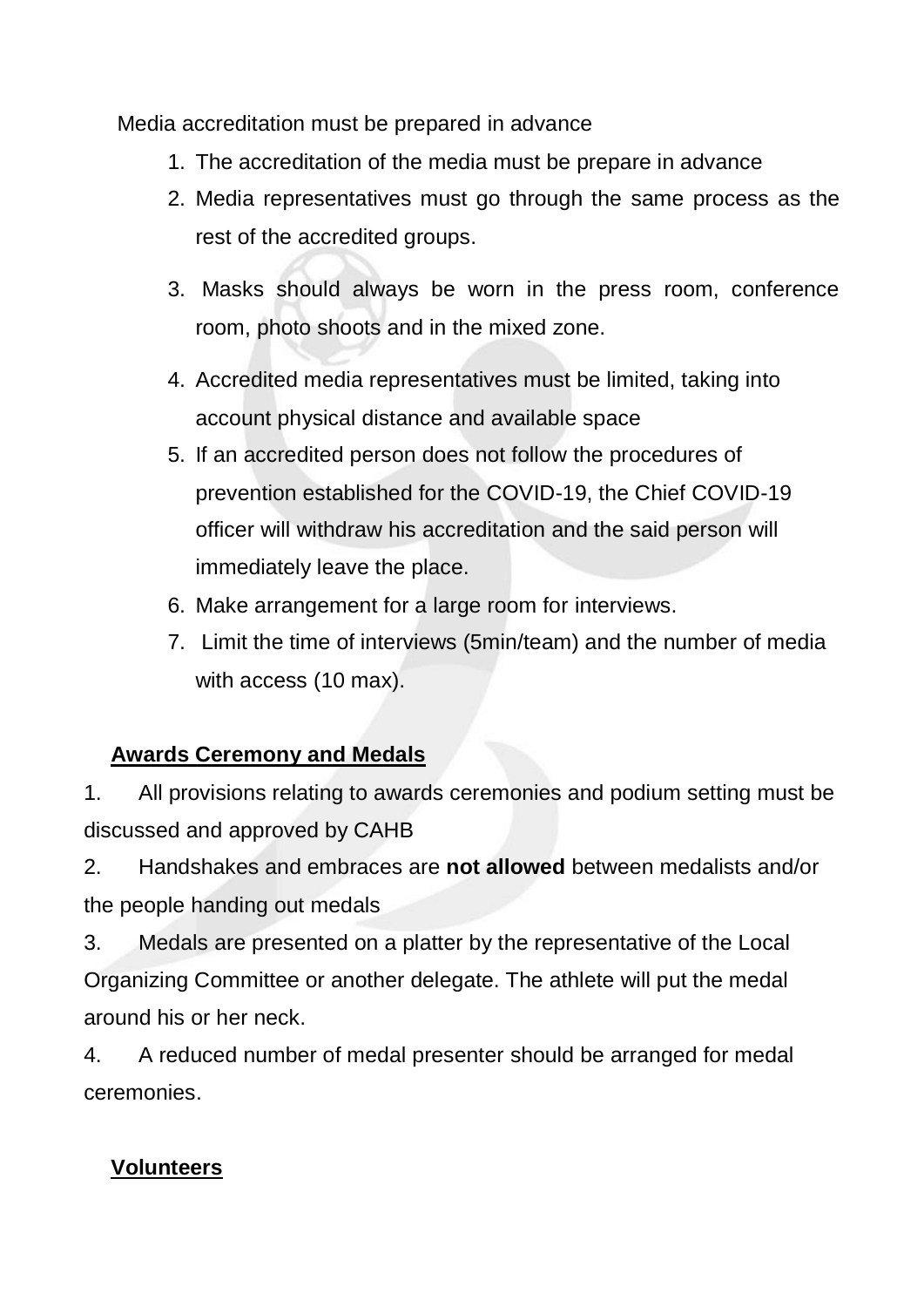1. Volunteers must go through the same medical check-up and accreditation procedures as teams, officials and the media.

2. Organizers should set up a separate distribution system for volunteer accreditations.

3. Organizers should ensure that volunteers are informed of all hygiene measures and must always wear a mask while on the competition site.

# **III**. **PARTICIPATING COUNTRIES**

## **A. BEFORE THE COMPETITION**

- 1. Perform quick tests before any gathering
- 2. Organize a gathering 1 to 2 weeks before the trip where contact with outsiders will be limited and where body temperature control for players and coaching staff will be carried out morning and evening.
- 3. Perform PCR tests seven days before travel, establish a medical report relating to it, and send the test results to CAHB. The test carried out 3 days before the travel will serve for the boarding, in their country of origin.
- 4. The delegation must include medical or paramedic personnel, with upto-date knowledge of COVID-19, who will serve as a COVID-19 reference. His name will have to be sent to the competition Chief COVID-19 Officer (the person designated to answer and manage all COVID-19 related questions or issues).

## **B. DURING THE COMPETITION**

1. Inform and comply with the host country's provisions for the detection, isolation of suspected cases and subsequent the treatment of COVID-19.